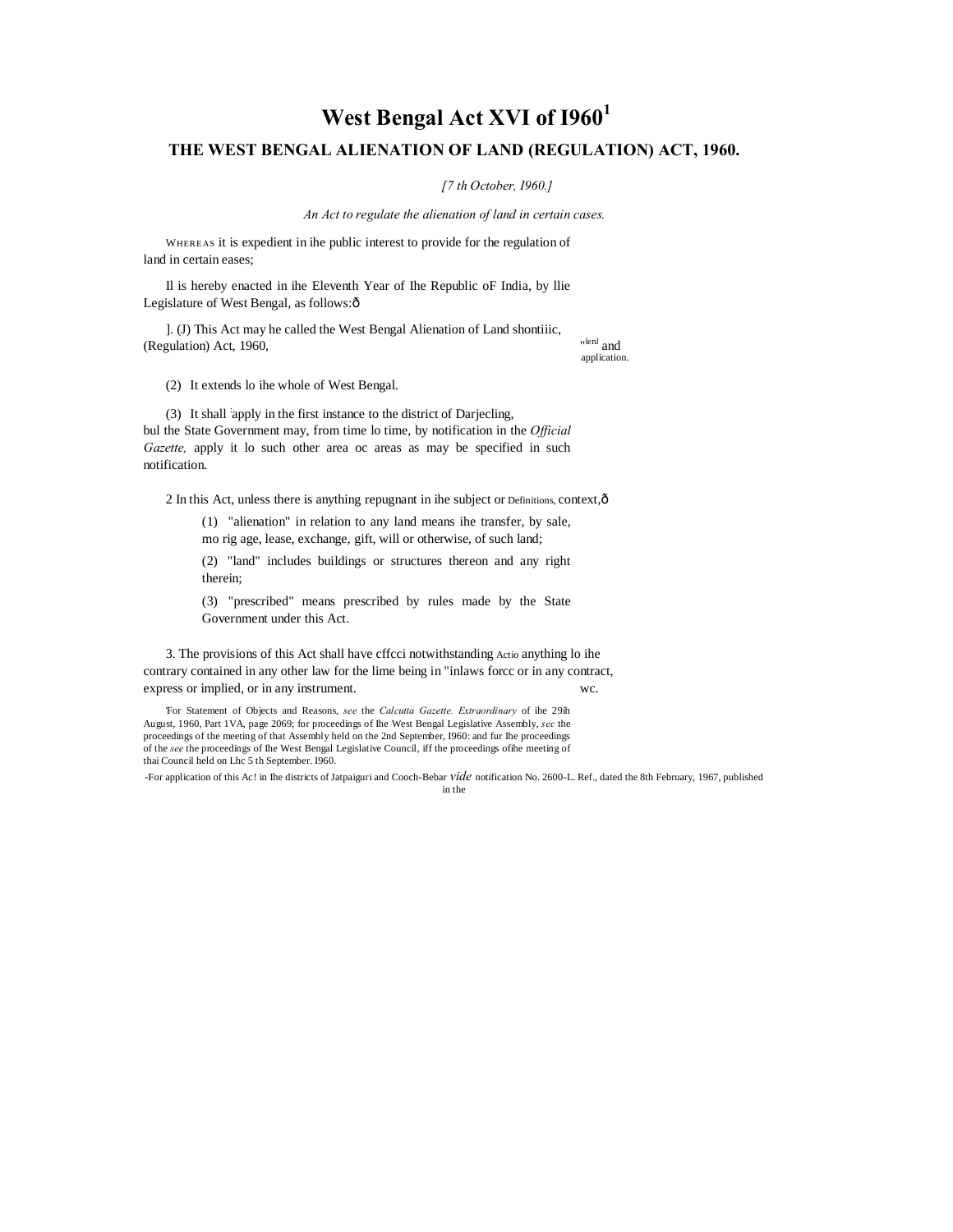The Wdsi Bengal Alienation of Land (Regulation) Act, 1960.

### (Seelions 4-7.)

4. No person shall, without the previous sanction of the State Government obtained in such manner as may be prescribed, make any alienation of any land in favour of any person when such person isô (1) an individual who is not a citizen of India, or

> (2) a body corporate or firm, of which ihe majority of the  $*$  directors, shareholders or partners, as the case may be, are not citizens of India, or which is formed and registered outside India.

**IWest Ben. Act** 

- 5. The sanction reFerred to in section 4 may be withheld if ô
	- ([) the transferee is, in the opinion of the State Government, unsuiinblc, or
	- (2) the area proposed to be alienated exceeds such limit as may be prescribed having regard to the availability of land in ihe locality for the use of the people of the locality, or
	- (3) the proposed alienation is, in the opinion of the State Government, prejudicial to the public interest.

6. (1) Any alienation of any land made in contravention of the provisions of section 4 shall be void and of no effect and the land so alienated shall vest in ihe Slate Government from the date of alienation free from all incumbrances.

(2) The Collector may, after giving the panics an opportunity of being heard, by order, ô

- (a) direct any person in whose possession or control any land or part of land vested in the State Government under sub-section (1) may he to deliver possession thereof to the State Government,
- (h) impose on the transferor a penalty which may amount to double the consideration for which such land was alicnnicd, ant)
- (c) if, in the opinion of the Collector, there are circumstances justifying a refund of the consideration, if any, paid by the transferee in respece of such land, allow the transferee such refund.

(3) The penalty imposed under clause (b) or sub-section (2) shall be recoverable as an anear or land revenue payable to ihe Collector.

7. (1) On the issue by the Collector of an order under clause (a) of subsection (2) oT section 6 directing the delivery of possession of any land or part of land to ihe Slate Government, any person in whose possession or conirol such land or part may be, shall forthwith deliver

Cousc-<br>cjUL'nL<br>Tyor<br>alienation incnnlnivenlion of stfclion-l.

IMivory of

possession<br>of Ian J

Government

and penally.

toStntc

Reslrkliim

322

OH alien a! ion.

Willi holding of saiic lion.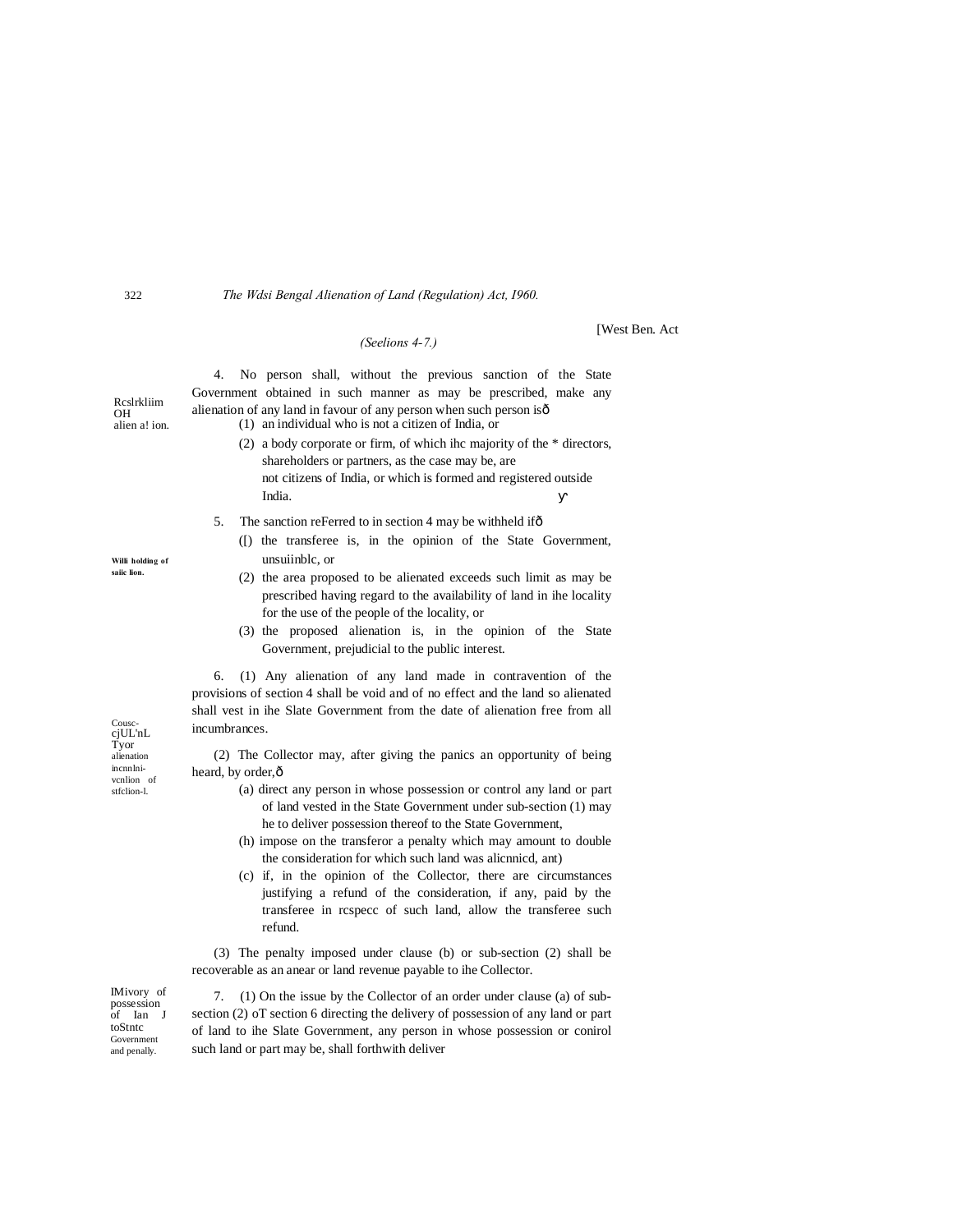# XVI of I960.]

#### *(Sections 8-12.)*

(2) Jf any person refuses or fails lo comply wilh the provisions of subsection (1), the Collector shall, $\hat{o}$ 

- (a) if he is a Magistrate, cnforce the delivery to the Stale Government of possession of the land or pan of land in respect of which such refusal has been made or failure has been committed, or
- (b) if he is not a Magistrate, apply to a Magistrate or, within the town of Calcutta as defined in section 3 of the Calcutta Police Act, 1866. lo the Commissioner of Police, and such Magistrate or Commissioner, as the case may be, shall enforce the delivery to the Stale Government of possession of such land or pan of land.

(3) Whoever refuses or wilfully obstructs the delivery lo the State Government of possession of any land or part of land, delivery of possession whereof to the State Government has been directed by the Collector by an order under clause (a) of sub-section (2) of section 6, shall, on conviction before a Magistrate, be punishable, without prejudice to any other penalty lo which he may be liable under any other law for the lime being in force, wilh fine which may extend to two thousand rupees. "

8. Any land vested in the Stale Government under sub-section (1) ofsection 6 shall be dealt with and disposed of by the State Government in such manner as may be prescribed.

Disposal of land vested in Stale Government under section  $6(1)$ . Delegation of powers.

Indemnity.

9. The State Government may, by notification in the *Official Gazette,* direct thai the powers exercisable by it under this Acl shall, in such circumstances and under such conditions, if any, as may be specified in the notification, be exercisable also by an officer subordinate to it.

10. No suit or other legal proceeding shall lie against the Stale Government, any officer subordinate lo it or any other person for any damage caused or likely to be caused or any injury suffered or likely lo be suffered by virtue of any provision of this Act or for anything in good faith done or intended lo be done in pursuance of this Acl or any rule or order made thereunder.

11. No order made under this Act shall be called in question in any Orders civil or criminal court.

12. (1) The Slate Government may make 'rules for carrying out ihe Powerio purposes Of this Act.

uniter the Acl not to be impugned.

maker

ales.

'For [he West Bengal Alienation of Land (Regulation) Rules, I960, made under

323

Bi?n. Act IV of IS6G.